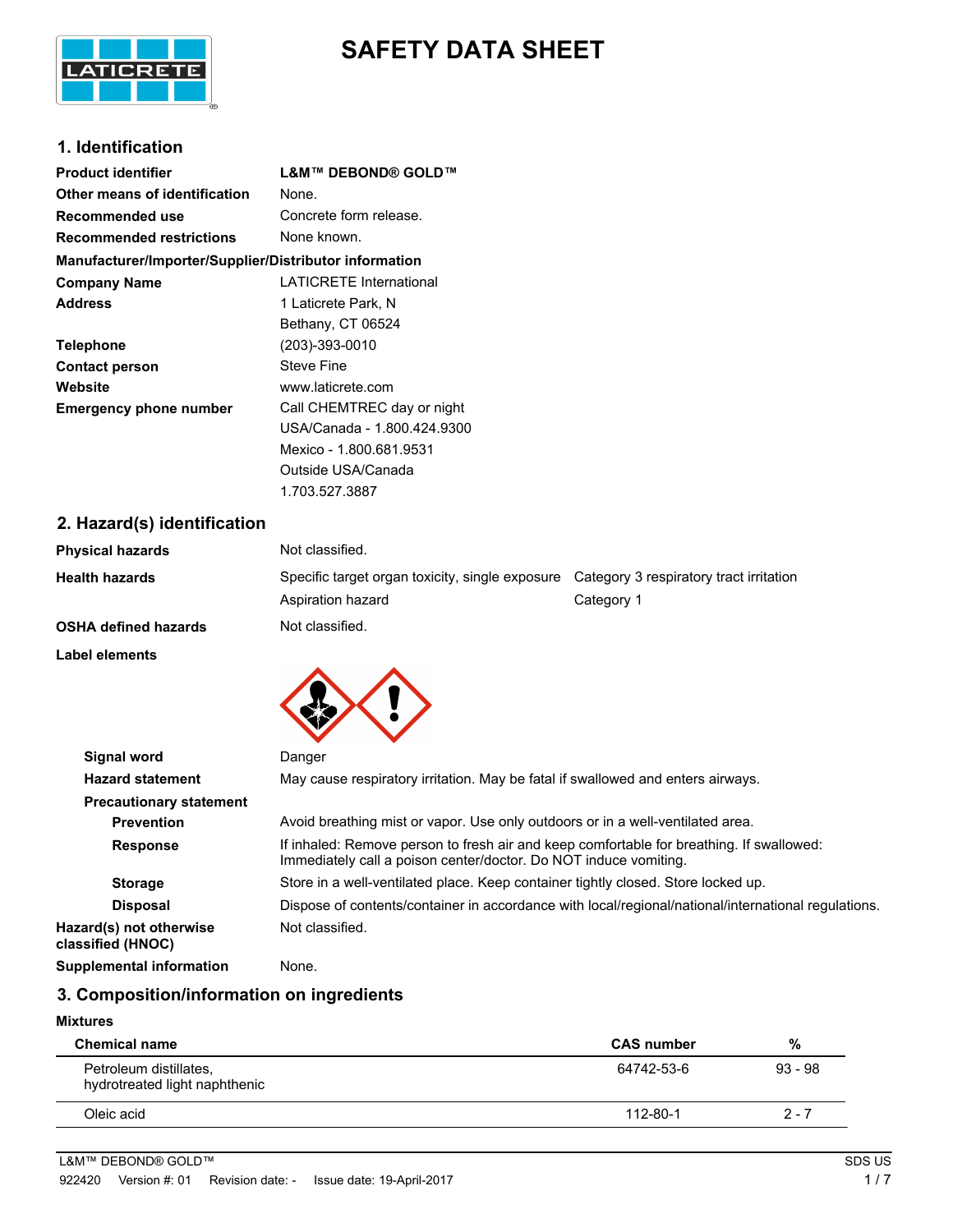| <b>Composition comments</b>                                                  | All concentrations are in percent by weight unless ingredient is a gas. Gas concentrations are in<br>percent by volume.                                                                    |
|------------------------------------------------------------------------------|--------------------------------------------------------------------------------------------------------------------------------------------------------------------------------------------|
| 4. First-aid measures                                                        |                                                                                                                                                                                            |
| <b>Inhalation</b>                                                            | Remove victim to fresh air and keep at rest in a position comfortable for breathing. Get medical<br>attention if any discomfort continues.                                                 |
| <b>Skin contact</b>                                                          | Wash off with soap and water. Get medical attention if irritation develops or persists.                                                                                                    |
| Eye contact                                                                  | Rinse with water. Remove contact lenses, if present and easy to do. Get medical attention if<br>irritation develops or persists.                                                           |
| Ingestion                                                                    | Rinse mouth. Do not induce vomiting. If vomiting occurs, keep head low so that stomach content<br>doesn't get into the lungs. If swallowed: Immediately call a poison center/doctor.       |
| <b>Most important</b><br>symptoms/effects, acute and<br>delayed              | Exposure may cause temporary irritation, redness, or discomfort. Droplets of the product aspirated<br>into the lungs through ingestion or vomiting may cause a serious chemical pneumonia. |
| Indication of immediate<br>medical attention and special<br>treatment needed | Provide general supportive measures and treat symptomatically.                                                                                                                             |
| <b>General information</b>                                                   | Ensure that medical personnel are aware of the material(s) involved, and take precautions to<br>protect themselves.                                                                        |
| 5. Fire-fighting measures                                                    |                                                                                                                                                                                            |
| Suitable extinguishing media                                                 | Water spray, foam, dry powder or carbon dioxide.                                                                                                                                           |
| Unsuitable extinguishing<br>media                                            | Do not use water jet as an extinguisher, as this will spread the fire.                                                                                                                     |
| Specific hazards arising from<br>the chemical                                | By heating and fire, irritating vapors/gases may be formed.                                                                                                                                |
| Special protective equipment                                                 | Self-contained breathing apparatus and full protective clothing must be worn in case of fire.                                                                                              |

**Special protective equipment and precautions for firefighters**

Selection of respiratory protection for firefighting: follow the general fire precautions indicated in the workplace. Move containers from fire area if you can do so without risk. Use water spray to cool unopened containers. **Fire fighting equipment/instructions General fire hazards** Will burn if involved in a fire.

#### **6. Accidental release measures**

| <b>Personal precautions,</b><br>protective equipment and<br>emergency procedures | Keep unnecessary personnel away. Wear appropriate protective equipment and clothing during<br>clean-up. Ensure adequate ventilation.                                                                                                              |
|----------------------------------------------------------------------------------|---------------------------------------------------------------------------------------------------------------------------------------------------------------------------------------------------------------------------------------------------|
| Methods and materials for<br>containment and cleaning up                         | Large Spills: Stop the flow of material, if this is without risk. Dike the spilled material, where this is<br>possible. Absorb in vermiculite, dry sand or earth and place into containers. Following product<br>recovery, flush area with water. |
|                                                                                  | Small Spills: Wipe up with absorbent material (e.g. cloth, fleece). Clean surface thoroughly to<br>remove residual contamination.                                                                                                                 |
|                                                                                  | Never return spills in original containers for re-use. For waste disposal, see Section 13 of the SDS.                                                                                                                                             |
| <b>Environmental precautions</b>                                                 | Do not discharge into drains, water courses or onto the ground.                                                                                                                                                                                   |
| 7. Handling and storage                                                          |                                                                                                                                                                                                                                                   |
| <b>Precautions for safe handling</b>                                             | Avoid prolonged exposure. Do not breathe mist or vapor. Do not get in eyes, on skin, on clothing.<br>Use with adequate ventilation. Wear appropriate personal protective equipment. Observe good<br>industrial hygiene practices.                 |
| Conditions for safe storage,<br>including any incompatibilities                  | Keep container tightly closed. Store in a cool and well-ventilated place. Store away from<br>incompatible materials (See Section 10).                                                                                                             |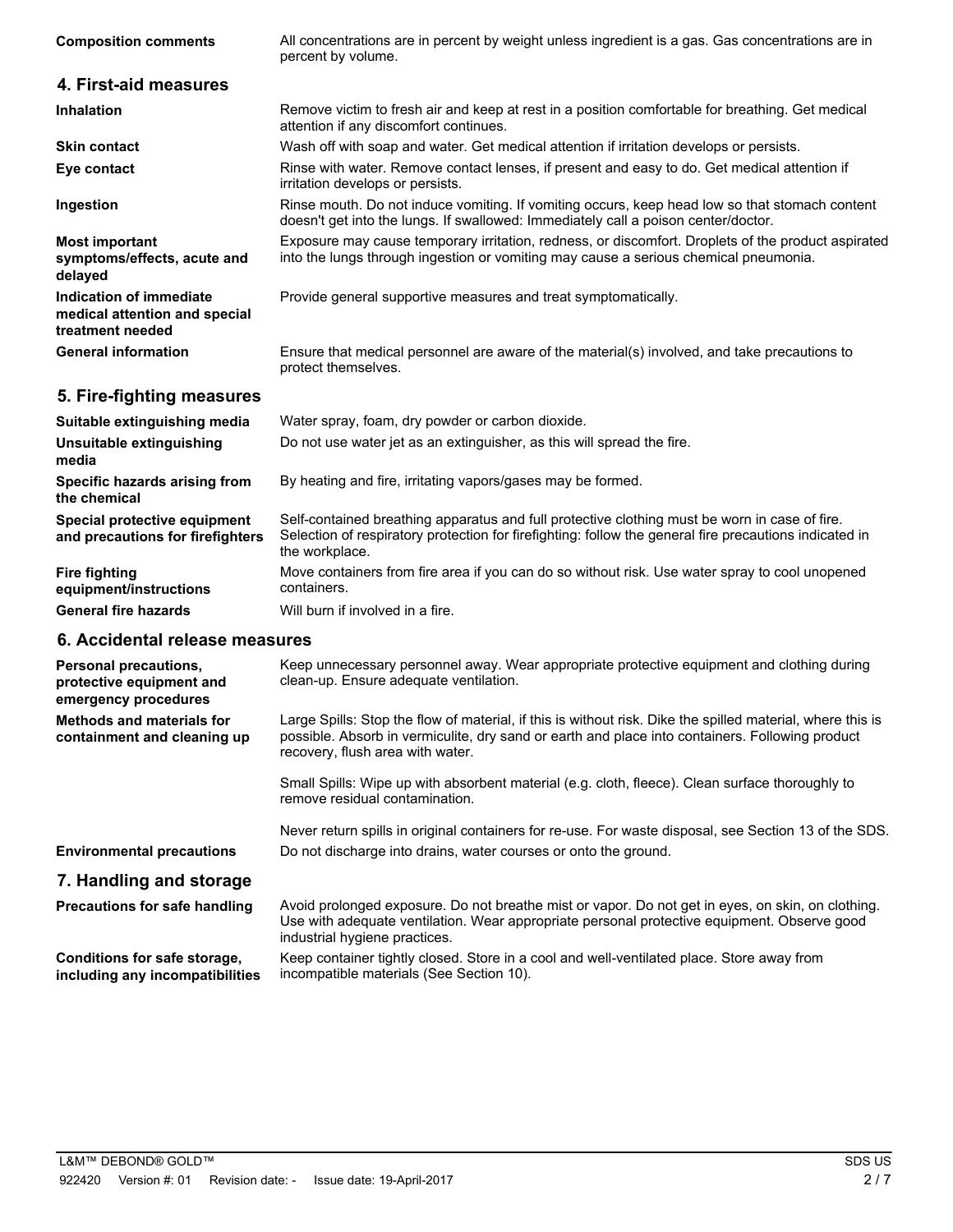# **8. Exposure controls/personal protection**

#### **Occupational exposure limits**

**US. OSHA Table Z-1 Limits for Air Contaminants (29 CFR 1910.1000)**

| <b>Components</b>                                                              | <b>Type</b>                                                                                                                                                                                                                                                                                                                                                                                            | Value                 | Form  |  |
|--------------------------------------------------------------------------------|--------------------------------------------------------------------------------------------------------------------------------------------------------------------------------------------------------------------------------------------------------------------------------------------------------------------------------------------------------------------------------------------------------|-----------------------|-------|--|
| Petroleum distillates,<br>hydrotreated light<br>naphthenic (CAS<br>64742-53-6) | PEL                                                                                                                                                                                                                                                                                                                                                                                                    | $5$ mg/m $3$          | Mist. |  |
| <b>US. ACGIH Threshold Limit Values</b>                                        |                                                                                                                                                                                                                                                                                                                                                                                                        |                       |       |  |
| <b>Components</b>                                                              | <b>Type</b>                                                                                                                                                                                                                                                                                                                                                                                            | Value<br>$5$ mg/m $3$ | Form  |  |
| Petroleum distillates,<br>hydrotreated light<br>naphthenic (CAS<br>64742-53-6) | <b>TWA</b>                                                                                                                                                                                                                                                                                                                                                                                             | Inhalable fraction.   |       |  |
| US. NIOSH: Pocket Guide to Chemical Hazards                                    |                                                                                                                                                                                                                                                                                                                                                                                                        |                       |       |  |
| <b>Components</b>                                                              | <b>Type</b>                                                                                                                                                                                                                                                                                                                                                                                            | <b>Value</b>          | Form  |  |
| Petroleum distillates.<br>hydrotreated light<br>naphthenic (CAS<br>64742-53-6) | <b>STEL</b>                                                                                                                                                                                                                                                                                                                                                                                            | 10 mg/m3              | Mist. |  |
|                                                                                | <b>TWA</b>                                                                                                                                                                                                                                                                                                                                                                                             | $5 \text{ mg/m}$      | Mist. |  |
| <b>Biological limit values</b>                                                 | No biological exposure limits noted for the ingredient(s).                                                                                                                                                                                                                                                                                                                                             |                       |       |  |
| Appropriate engineering<br>controls                                            | Good general ventilation (typically 10 air changes per hour) should be used. Ventilation rates<br>should be matched to conditions. If applicable, use process enclosures, local exhaust ventilation,<br>or other engineering controls to maintain airborne levels below recommended exposure limits. If<br>exposure limits have not been established, maintain airborne levels to an acceptable level. |                       |       |  |
|                                                                                | Individual protection measures, such as personal protective equipment                                                                                                                                                                                                                                                                                                                                  |                       |       |  |
| <b>Eye/face protection</b>                                                     | Wear safety glasses with side shields (or goggles).                                                                                                                                                                                                                                                                                                                                                    |                       |       |  |
| <b>Skin protection</b>                                                         |                                                                                                                                                                                                                                                                                                                                                                                                        |                       |       |  |
| <b>Hand protection</b>                                                         | Wear appropriate chemical resistant gloves. Nitrile gloves are recommended.                                                                                                                                                                                                                                                                                                                            |                       |       |  |
| <b>Skin protection</b>                                                         |                                                                                                                                                                                                                                                                                                                                                                                                        |                       |       |  |
| Other                                                                          | Wear appropriate chemical resistant clothing.                                                                                                                                                                                                                                                                                                                                                          |                       |       |  |
| <b>Respiratory protection</b>                                                  | In case of insufficient ventilation, wear suitable respiratory equipment.                                                                                                                                                                                                                                                                                                                              |                       |       |  |
| <b>Thermal hazards</b>                                                         | Wear appropriate thermal protective clothing, when necessary.                                                                                                                                                                                                                                                                                                                                          |                       |       |  |
| <b>General hygiene</b><br>considerations                                       | Always observe good personal hygiene measures, such as washing after handling the material<br>and before eating, drinking, and/or smoking. Routinely wash work clothing and protective<br>equipment to remove contaminants.                                                                                                                                                                            |                       |       |  |
| 9. Physical and chemical properties                                            |                                                                                                                                                                                                                                                                                                                                                                                                        |                       |       |  |
| Appearance                                                                     |                                                                                                                                                                                                                                                                                                                                                                                                        |                       |       |  |
| <b>Physical state</b>                                                          | Liquid.                                                                                                                                                                                                                                                                                                                                                                                                |                       |       |  |
| Form                                                                           | Liquid.                                                                                                                                                                                                                                                                                                                                                                                                |                       |       |  |
| Color                                                                          | Clear amber.                                                                                                                                                                                                                                                                                                                                                                                           |                       |       |  |
| Odor                                                                           | No data available.                                                                                                                                                                                                                                                                                                                                                                                     |                       |       |  |
| <b>Odor threshold</b>                                                          | Not available.                                                                                                                                                                                                                                                                                                                                                                                         |                       |       |  |
| pH                                                                             | No data available.                                                                                                                                                                                                                                                                                                                                                                                     |                       |       |  |
| Melting point/freezing point                                                   | Not applicable.                                                                                                                                                                                                                                                                                                                                                                                        |                       |       |  |
| Initial boiling point and boiling<br>range                                     | 550 °F (287.78 °C)                                                                                                                                                                                                                                                                                                                                                                                     |                       |       |  |
| <b>Flash point</b>                                                             | 280.0 °F (137.8 °C)                                                                                                                                                                                                                                                                                                                                                                                    |                       |       |  |

**Evaporation rate** Not applicable. **Flammability (solid, gas)** Not applicable.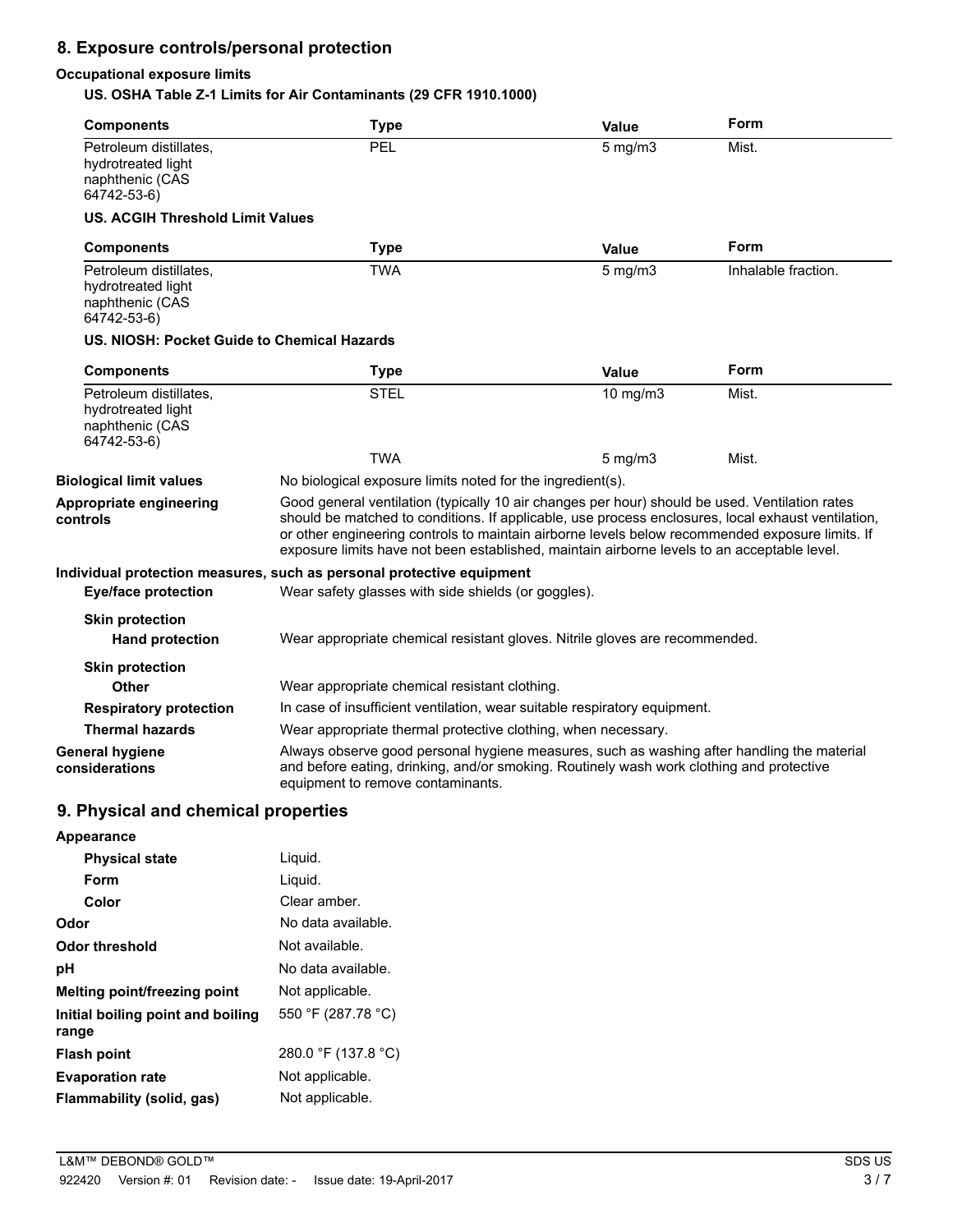### **Upper/lower flammability or explosive limits**

| <b>Flammability limit - lower</b><br>$(\% )$      | Not available.              |
|---------------------------------------------------|-----------------------------|
| <b>Flammability limit - upper</b><br>$(\%)$       | Not available.              |
| Vapor pressure                                    | Not applicable.             |
| Vapor density                                     | 9 ( Air=1)                  |
| <b>Relative density</b>                           | 0.89                        |
| Solubility(ies)                                   |                             |
| Solubility (water)                                | Insoluble in water.         |
| <b>Partition coefficient</b><br>(n-octanol/water) | No data available.          |
| <b>Auto-ignition temperature</b>                  | Not available.              |
| <b>Decomposition temperature</b>                  | Not available.              |
| <b>Viscosity</b>                                  | $< 20.5$ mm <sup>2</sup> /s |
| <b>Other information</b>                          |                             |
| <b>Explosive properties</b>                       | Not explosive.              |
| <b>Oxidizing properties</b>                       | Not oxidizing.              |
| 10. Stability and reactivity                      |                             |

| <b>Reactivity</b>                            | The product is stable and non-reactive under normal conditions of use, storage and transport.                                    |
|----------------------------------------------|----------------------------------------------------------------------------------------------------------------------------------|
| <b>Chemical stability</b>                    | Material is stable under normal conditions.                                                                                      |
| <b>Possibility of hazardous</b><br>reactions | Will not occur.                                                                                                                  |
| <b>Conditions to avoid</b>                   | Heat, flames and sparks. Contact with incompatible materials.                                                                    |
| Incompatible materials                       | Acids. Strong oxidizing agents, such as liguid chlorine, concentrated oxygen, sodium hypochlorite,<br>calcium hypochlorite, etc. |
| <b>Hazardous decomposition</b><br>products   | Carbon oxides. Smoke.                                                                                                            |

# **11. Toxicological information**

#### **Information on likely routes of exposure**

| <b>Inhalation</b>                                                                  | May cause respiratory tract irritation.                                                                                                                                                    |  |  |
|------------------------------------------------------------------------------------|--------------------------------------------------------------------------------------------------------------------------------------------------------------------------------------------|--|--|
| <b>Skin contact</b>                                                                | Prolonged exposure may cause skin irritation.                                                                                                                                              |  |  |
| Eye contact                                                                        | Direct contact with eyes may cause temporary irritation.                                                                                                                                   |  |  |
| Ingestion                                                                          | May cause discomfort if swallowed.                                                                                                                                                         |  |  |
| Symptoms related to the<br>physical, chemical and<br>toxicological characteristics | Exposure may cause temporary irritation, redness, or discomfort. Droplets of the product<br>aspirated into the lungs through ingestion or vomiting may cause a serious chemical pneumonia. |  |  |
| Information on toxicological effects                                               |                                                                                                                                                                                            |  |  |
| <b>Acute toxicity</b>                                                              | May cause discomfort if swallowed.                                                                                                                                                         |  |  |
| <b>Skin corrosion/irritation</b>                                                   | Prolonged or repeated contact may dry skin and cause dermatitis.                                                                                                                           |  |  |
| Serious eye damage/eye<br>irritation                                               | May cause eye irritation.                                                                                                                                                                  |  |  |
| <b>Respiratory or skin sensitization</b>                                           |                                                                                                                                                                                            |  |  |
| <b>Respiratory sensitization</b>                                                   | No data available.                                                                                                                                                                         |  |  |
| <b>Skin sensitization</b>                                                          | Not a skin sensitizer.                                                                                                                                                                     |  |  |
| Germ cell mutagenicity                                                             | No data available to indicate product or any components present at greater than 0.1% are<br>mutagenic or genotoxic.                                                                        |  |  |
| Carcinogenicity                                                                    | Not classified.                                                                                                                                                                            |  |  |
|                                                                                    | <b>IAPC Monographe, Overall Evaluation of Carcinogonicity</b>                                                                                                                              |  |  |

#### **IARC Monographs. Overall Evaluation of Carcinogenicity**

Petroleum distillates, hydrotreated light naphthenic (CAS 3 Not classifiable as to carcinogenicity to humans. 64742-53-6)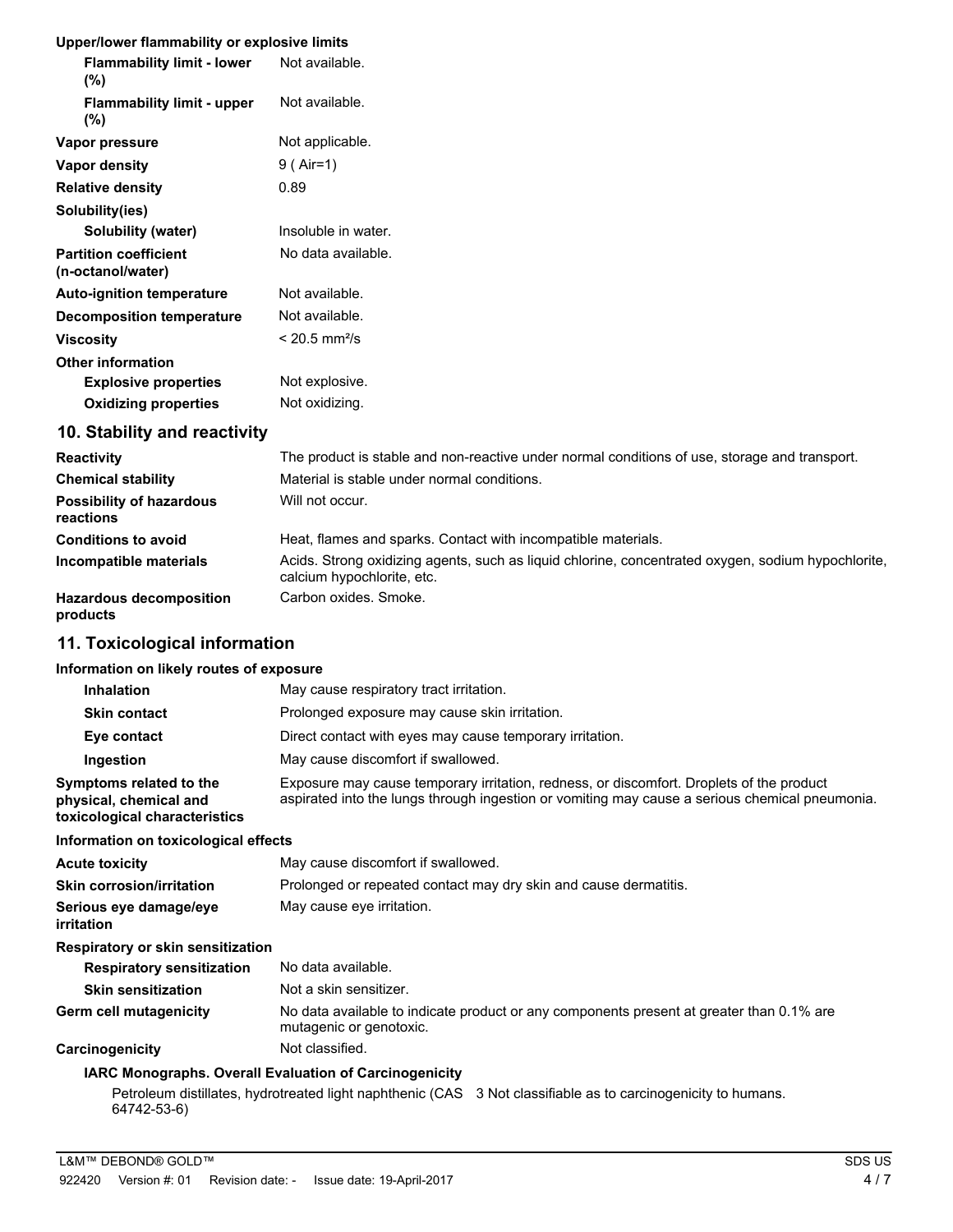| <b>NTP Report on Carcinogens</b><br>Not listed.<br>Not regulated. | <b>OSHA Specifically Requiated Substances (29 CFR 1910.1001-1050)</b>                                            |
|-------------------------------------------------------------------|------------------------------------------------------------------------------------------------------------------|
| <b>Reproductive toxicity</b>                                      | No data available.                                                                                               |
| Specific target organ toxicity -<br>single exposure               | May cause respiratory irritation.                                                                                |
| Specific target organ toxicity -<br>repeated exposure             | No data available.                                                                                               |
| <b>Aspiration hazard</b>                                          | May be fatal if swallowed and enters airways.                                                                    |
| <b>Chronic effects</b>                                            | Prolonged exposure may cause chronic effects.                                                                    |
| <b>Further information</b>                                        | Prolonged or repeated contact with skin may cause redness, itching, irritation, eczema/chapping<br>and oil acne. |

### **12. Ecological information**

**Ecotoxicity Cil spills are generally hazardous to the environment.** 

| <b>Components</b>                |                                                                                                                                                                                            | <b>Species</b>                                                        | <b>Test Results</b>   |  |
|----------------------------------|--------------------------------------------------------------------------------------------------------------------------------------------------------------------------------------------|-----------------------------------------------------------------------|-----------------------|--|
|                                  |                                                                                                                                                                                            | Petroleum distillates, hydrotreated light naphthenic (CAS 64742-53-6) |                       |  |
| <b>Aquatic</b>                   |                                                                                                                                                                                            |                                                                       |                       |  |
| Acute                            |                                                                                                                                                                                            |                                                                       |                       |  |
| Crustacea                        | EC <sub>50</sub>                                                                                                                                                                           | Daphnia magna                                                         | > 1000 mg/l, 48 hours |  |
| Fish                             | LC50                                                                                                                                                                                       | Oncorhynchus mykiss                                                   | > 5000 mg/l, 96 hours |  |
| Persistence and degradability    |                                                                                                                                                                                            | The product is not expected to be readily biodegradable.              |                       |  |
| <b>Bioaccumulative potential</b> |                                                                                                                                                                                            | No data available.                                                    |                       |  |
| Mobility in soil                 |                                                                                                                                                                                            | The product is insoluble in water.                                    |                       |  |
| Other adverse effects            | No other adverse environmental effects (e.g. ozone depletion, photochemical ozone creation<br>potential, endocrine disruption, global warming potential) are expected from this component. |                                                                       |                       |  |

### **13. Disposal considerations**

| <b>Disposal instructions</b>             | Dispose in accordance with all applicable regulations.                                                                                                                                                                 |
|------------------------------------------|------------------------------------------------------------------------------------------------------------------------------------------------------------------------------------------------------------------------|
| Hazardous waste code                     | The waste code should be assigned in discussion between the user, the producer and the waste<br>disposal company.                                                                                                      |
| Waste from residues / unused<br>products | Dispose of in accordance with local regulations. Empty containers or liners may retain some<br>product residues. This material and its container must be disposed of in a safe manner (see:<br>Disposal instructions). |
| Contaminated packaging                   | Empty containers should be taken to an approved waste handling site for recycling or disposal.<br>Since emptied containers may retain product residue, follow label warnings even after container is<br>emptied.       |

### **14. Transport information**

**DOT**

Not regulated as dangerous goods.

#### **IATA**

Not regulated as dangerous goods.

### **IMDG**

Not regulated as dangerous goods.

#### **Transport in bulk according to** Not established. **Annex II of MARPOL 73/78 and the IBC Code**

## **15. Regulatory information**

**US federal regulations**

This product is a "Hazardous Chemical" as defined by the OSHA Hazard Communication Standard, 29 CFR 1910.1200.

## **TSCA Section 12(b) Export Notification (40 CFR 707, Subpt. D)**

Not regulated.

```
OSHA Specifically Regulated Substances (29 CFR 1910.1001-1050)
```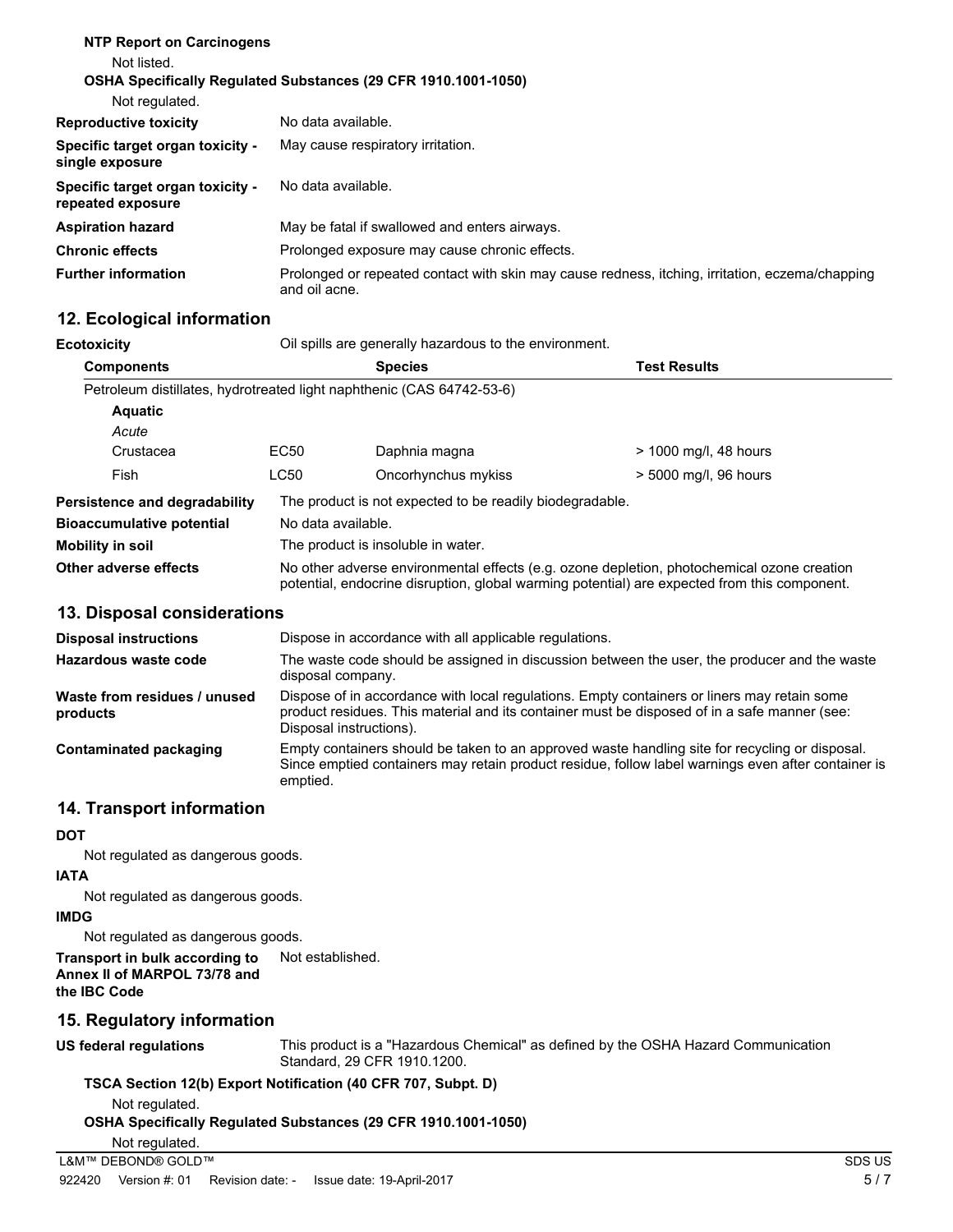| <b>CERCLA Hazardous Substance List (40 CFR 302.4)</b><br>Not listed. |                                                                                                                                         |                        |
|----------------------------------------------------------------------|-----------------------------------------------------------------------------------------------------------------------------------------|------------------------|
|                                                                      | Superfund Amendments and Reauthorization Act of 1986 (SARA)                                                                             |                        |
| <b>Hazard categories</b>                                             | Immediate Hazard - Yes<br>Delayed Hazard - No<br>Fire Hazard - No<br>Pressure Hazard - No<br>Reactivity Hazard - No                     |                        |
| SARA 302 Extremely hazardous substance                               |                                                                                                                                         |                        |
| Not listed.                                                          |                                                                                                                                         |                        |
| SARA 311/312 Hazardous<br>chemical                                   | Yes                                                                                                                                     |                        |
| SARA 313 (TRI reporting)<br>Not regulated.                           |                                                                                                                                         |                        |
| Other federal regulations                                            |                                                                                                                                         |                        |
|                                                                      | Clean Air Act (CAA) Section 112 Hazardous Air Pollutants (HAPs) List                                                                    |                        |
| Not regulated.                                                       | Clean Air Act (CAA) Section 112(r) Accidental Release Prevention (40 CFR 68.130)                                                        |                        |
| Not regulated.                                                       |                                                                                                                                         |                        |
| <b>Safe Drinking Water Act</b><br>(SDWA)                             | Not regulated.                                                                                                                          |                        |
| <b>US state regulations</b>                                          | This product does not contain a chemical known to the State of California to cause cancer, birth<br>defects or other reproductive harm. |                        |
| US. Massachusetts RTK - Substance List                               |                                                                                                                                         |                        |
|                                                                      | Petroleum distillates, hydrotreated light naphthenic (CAS 64742-53-6)<br>US. New Jersey Worker and Community Right-to-Know Act          |                        |
| Not listed.                                                          |                                                                                                                                         |                        |
|                                                                      | US. Pennsylvania Worker and Community Right-to-Know Law                                                                                 |                        |
| Oleic acid (CAS 112-80-1)                                            |                                                                                                                                         |                        |
| <b>US. Rhode Island RTK</b>                                          |                                                                                                                                         |                        |
| Oleic acid (CAS 112-80-1)                                            | Petroleum distillates, hydrotreated light naphthenic (CAS 64742-53-6)                                                                   |                        |
| <b>International Inventories</b>                                     |                                                                                                                                         |                        |
| Country(s) or region                                                 | <b>Inventory name</b>                                                                                                                   | On inventory (yes/no)* |
| Australia                                                            | Australian Inventory of Chemical Substances (AICS)                                                                                      | Yes                    |
| Canada                                                               | Domestic Substances List (DSL)                                                                                                          | Yes                    |
| Canada                                                               | Non-Domestic Substances List (NDSL)                                                                                                     | No                     |
| China                                                                | Inventory of Existing Chemical Substances in China (IECSC)                                                                              | Yes                    |
| Europe                                                               | European Inventory of Existing Commercial Chemical<br>Substances (EINECS)                                                               | No                     |
| Europe                                                               | European List of Notified Chemical Substances (ELINCS)                                                                                  | Yes                    |
| Japan                                                                | Inventory of Existing and New Chemical Substances (ENCS)                                                                                | No                     |

| Country(s) or region        | <b>Inventory name</b>                                                     | On inventory (yes/no)* |
|-----------------------------|---------------------------------------------------------------------------|------------------------|
| Australia                   | Australian Inventory of Chemical Substances (AICS)                        | Yes.                   |
| Canada                      | Domestic Substances List (DSL)                                            | Yes                    |
| Canada                      | Non-Domestic Substances List (NDSL)                                       | No.                    |
| China                       | Inventory of Existing Chemical Substances in China (IECSC)                | Yes                    |
| Europe                      | European Inventory of Existing Commercial Chemical<br>Substances (EINECS) | No.                    |
| Europe                      | European List of Notified Chemical Substances (ELINCS)                    | Yes                    |
| Japan                       | Inventory of Existing and New Chemical Substances (ENCS)                  | No.                    |
| Korea                       | Existing Chemicals List (ECL)                                             | Yes                    |
| New Zealand                 | New Zealand Inventory                                                     | Yes                    |
| Philippines                 | Philippine Inventory of Chemicals and Chemical Substances<br>(PICCS)      | Yes                    |
| United States & Puerto Rico | Toxic Substances Control Act (TSCA) Inventory                             | Yes                    |

\*A "Yes" indicates this product complies with the inventory requirements administered by the governing country(s). A "No" indicates that one or more components of the product are not listed or exempt from listing on the inventory administered by the governing country(s).

# **16. Other information, including date of preparation or last revision**

| <b>Issue date</b>    | 19-April-2017 |
|----------------------|---------------|
| <b>Revision date</b> | -             |
| <b>Version #</b>     | በ1            |